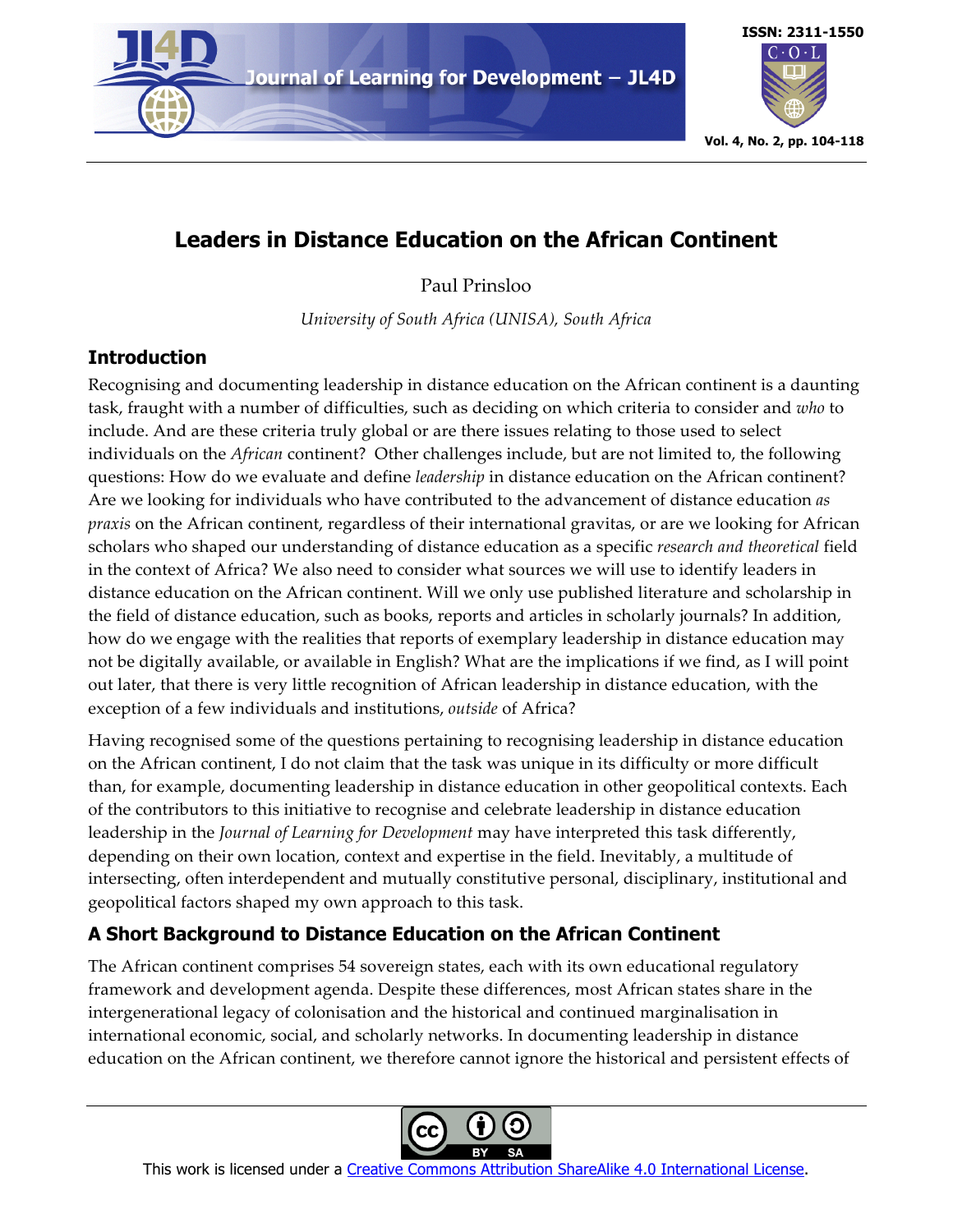the global asymmetries of knowledge production and dissemination (e.g., Epstein, Boden, Deem, Rizvi, & Wright, 2008; Hoppers, 2000; Stack, 2016).

There is, up to the present, as far as I could establish, no comprehensive account of the history and evolution of distance education on the African continent. While distance education as a particular form of educational provision has a long and rich history on the African continent (Perraton, 1992), a scholarly recognition of the variety, richness, and evolution of distance education on the African continent is often disregarded or absent in publications on the evolution of international distance education. In contrast to the scant evidence of the evolution of distance education on the African continent (see, for example, Cleveland-Innes and Garrison, 2010; Holmberg, 1995; Holmberg, Bernath, and Busch, 2005; Keegan, 1996; Moore and Kearsley, 2011; Peters, 2002; World Bank, 1988), African scholars, such as Aderinoye, Siaciwena, and Wright (2009), Adekanmbi, (2004), Ajadi, Salawu and Adeoye (2008), Botha (2011), Jenkins (1989), Kinyanjui (1998), Mays (2005), Ojo and Olakulein (2006), Prinsloo (2016a) and Wolff (2002) do provide glimpses of the evolution of distance education on the African continent in specific contexts or relating to specific elements of distance education provision. In an attempt to revisit the different theories on the evolution of distance education, Heydenrych and Prinsloo (2010) provide a provisional critique of these theories by attempting to map the phases in the evolution of distance education and by pointing to a broader perspective, which includes histories of knowledge production in the Global South.

Despite the obvious limitations and challenges faced in any attempt to document the contributions of individuals to the evolution of distance education on the African continent, this article provides brief glimpses of particular individuals who contributed to the expansion of distance education in specific contexts. The list of individuals celebrated in this article is neither complete nor comprehensive but begins a conversation to prompt further research on the evolution of distance education on the African continent, and those individuals and organisations that contributed to the evolution.

## **Brief Notes on my Research Design and Methodology**

Earlier in this article I acknowledged the implicit and explicit factors and challenges in acknowledging and documenting distance education leadership on the African continent. I have no doubt that my own location at the most southern part of the African continent and as a staff member at a distance education institution (UNISA) have an impact on my research, despite/amid my intentions to remain aware of the potential for bias, omission and disregard.

In a desktop study I relied on what is *digitally* available on the Internet in regard to scholarly articles or institutional web sites. I engaged only with sources that were published in English. While I appreciate the input and contributions of other researchers and scholars who sent me extracts and/or contributions, there was often no way that I could verify the source or claims made in the article or news item.

As a starting point, I circulated an email (dated 4 November, 2016b) to a range of scholars and experts in the distance education field in *Southern* Africa to get a sense of potential candidates. In the email I explicitly mentioned "the limitations of my own networks and knowledge about possible candidates, [and] I also think it would be arrogant for me to assume such a responsibility on my own. I would therefore like to invite you to be part of this project" (Prinsloo, 2016b). I also made my own intention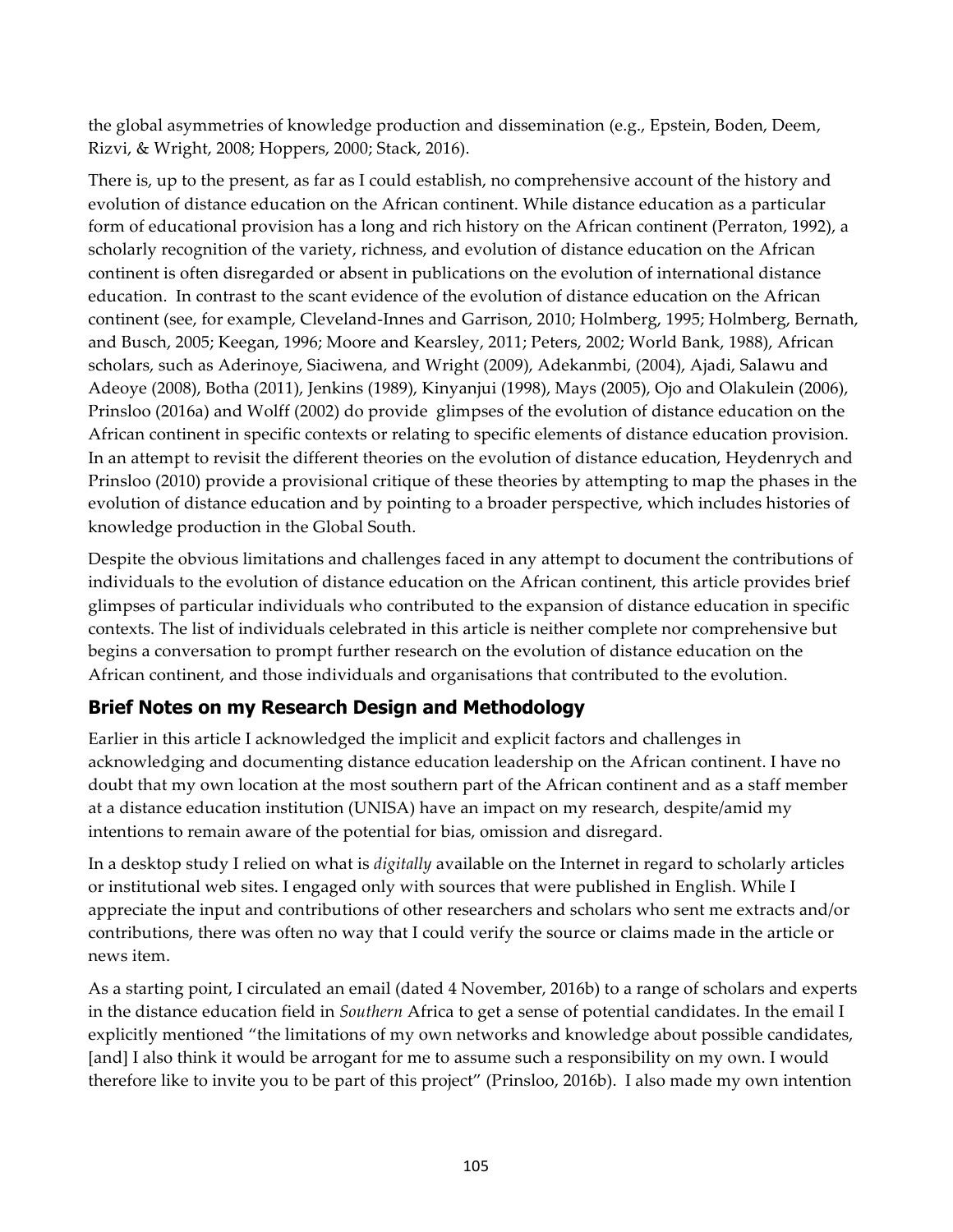explicit "not to focus on the role of the different principals, vice-chancellors, and/or rectors" of the different distance education institutions because:

To focus on these people in leadership positions will make the list incredibly long, and may result in a who's who of the top echelon of institutions. The bigger danger is that once you mention one VC or Chancellor, you open Pandora's Box and the others who are not mentioned may feel aggrieved. Though I do acknowledge that the individuals in these positions did play a crucial role in the growth and development of online and distance learning, I would really like to focus those who shifted discourses and practices, who made us, think afresh regarding the potential and challenges in ODeL (Prinsloo, 2016b).

As a follow-up, I also tweeted information regarding the project and asked my Twitter network to share the call for an expression of interest. I also posted the invitation to participate or to 'nominate' individuals on my Facebook page and Linkedin profile pages. I sent emails to a range of African distance education organisations asking for participation in 'nominating' potential candidates. The Google Doc I created where people could post names only had 15 entries after two months, with most of the names being from South Africa and the majority of names from the fields of online (and not particularly distance) education and Open Educational Resources (OER) contexts. Until recently, UNISA was the only dedicated comprehensive distance education institution in South Africa (Prinsloo, 2017); therefore it was not strange that most of the suggested people were from UNISA.

I therefore acknowledge that as a result of the above approach and the relatively low response rates, this article does not claim to provide a comprehensive overview of everyone who played a leadership role in distance education in an African context. Instead, the selection is personal and potentially biased. It is, nevertheless, a transparent attempt to highlight and celebrate the contributions of *some* individuals in the field of distance education. I have no doubt that another researcher may have selected/included other individuals than those below. From my understanding and expertise in the field, I am, however, convinced that there would have been overlaps between the different researchers' lists.

## **Individual Profiles**

The following profiles of individuals are in no particular order. I did however sequence the profiles in such a way as to prevent a clustering of profiles from one particular gender or geopolitical location. The length of each profile bears no significance to the gravitas of the person and is rather a reflection of my chosen research methodology and approach and information forthcoming from those acknowledged at the end of the article.

## **Jenny Glennie (South African Institute for Distance Education or SAIDE, South Africa)**

Jennifer Glennie, usually known as Jenny, is the founding Director of the South African Institute for Distance Education (SAIDE), an independent non-profit organization based in South Africa, but working across sub-Saharan Africa. She has committed most of her working life to investigating and promoting distance education, and, more recently, technology and open education resources (OER), to create meaningful educational opportunities for poor and marginalised groups.

Before the formation of SAIDE, in Apartheid South Africa, this campaign was driven against difficult odds and in the face of an extremely hostile government. For fifteen years and in various senior capacities in SACHED (the SA Council for Distance Education), Glennie played a leading role in large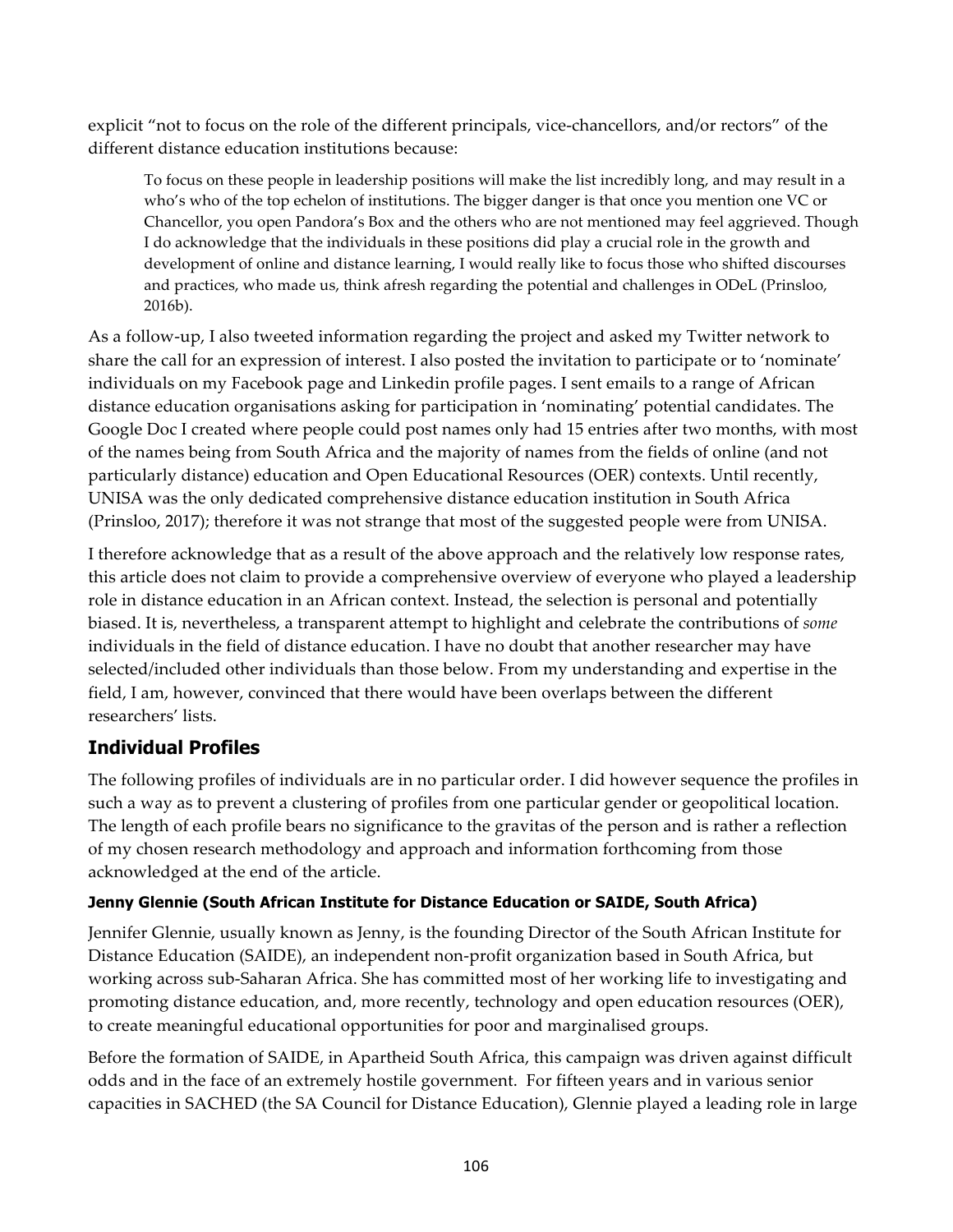projects emphasising contextually appropriate, activity-based learning materials and a wide range of student support mechanisms (unheard of in South African distance education at the time). These included teacher upgrading projects, a groundbreaking 24-page educational newspaper supplement covering formal and non-formal courses aimed at black adults and out-of-school youth, a university access programme for poorly prepared students, and a programme for the training of labour and community organizers.

Soon after SAIDE's establishment, in 1994, Glennie spearheaded an international review that assessed current distance education provision and painted a vision of the contribution that distance education could make to the transformation of South Africa's education system. Building on this, Glennie played a leading role in shaping what is considered to be quality distance education in South Africa through the development set of guidelines, published by NADEOSA – South Africa's distance education association, of which she was a key mobiliser and the founding President – and SAIDE's Good Practice Guide for Distance Education in a Digital Age, developed for the Council on Higher Education. Through a number of contributions by SAIDE to government, she helped shape and inform South Africa's distance education policy across the post-schooling sector in the direction of an open learning perspective. She has consistently placed emphasis on the importance of student success as a complement to the usual emphasis on student access.

She brought this passionate commitment to the governance positions to which she was appointed: South Africa's representative on the Commonwealth of Learning (COL) for two terms, and the Broad Transformation Forum and the Council of UNISA (South Africa's massive distance education university) for over 20 years.

After serving on the organizing committee for the Second Pan-Commonwealth Conference in Durban in 2002 and as joint chair of the organizing committee for the All-African Ministers' Conference in Cape Town in 2004, Glennie became increasingly involved in sub-Saharan Africa through the African Council on Distance Education (which recently officially recognised SAIDE's contribution), and a number of initiatives supporting African universities and teacher training colleges.

The emergence of open educational resources (OER) was an important development for Glennie, with SAIDE embracing the concept at an early stage as further ammunition in its quest to extend access to quality education. Among other initiatives, which SAIDE embarked on, to enhance the development of policy and practice, Glennie co-edited a book of case studies for CoL/UNESCO, and was joint author of a paper in a subsequent collection.

SAIDE's pioneering recent African Storybook Initiative embodies Glennie's commitment: using the concept of OER and a technology platform, it provides children in a score of African countries and 104 languages with contextually and culturally appropriate stories to read, setting them on a path to a life of reading and learning.

The Commonwealth of Learning has conferred on Jenny Glennie the title of honorary fellow for her contribution to distance education, and the University of Pretoria has awarded her the Chancellor's medal for her contribution to education in South Africa.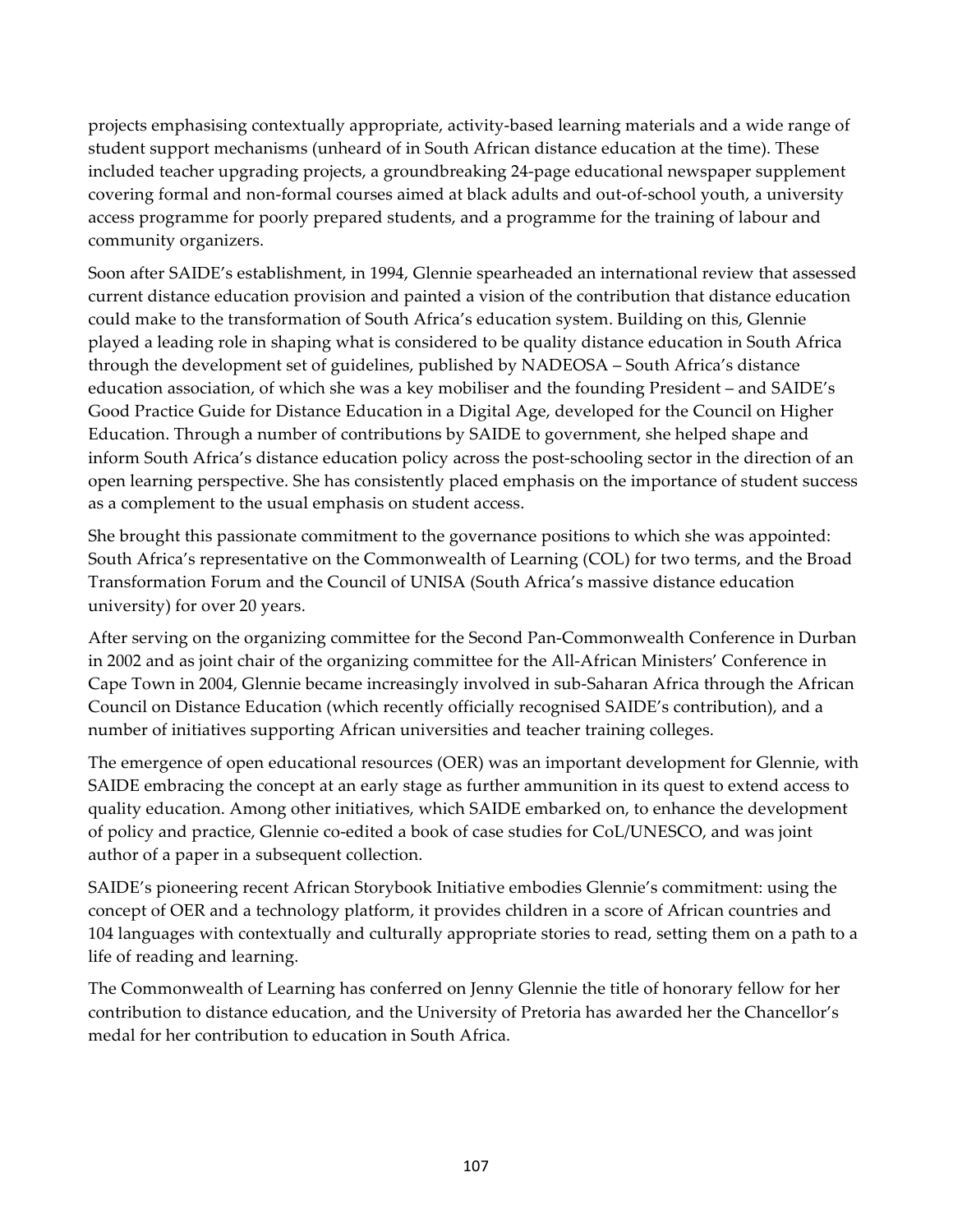#### **Dr Bakary Diallo (African Virtual University or AVU, Kenya)**

In 2015, the African Virtual University (AVU) was acknowledged by the International Council for Open and Distance Education (ICDE) for its role in the expansion of educational opportunities in Africa, through e-learning programmes to 57 countries (https://www.icde.org/prize-winners-in-2015). The prize was awarded in recognition of the fact that the AVU managed this feat despite various challenges, such as the complexities of working with partner universities, limited resources and linguistic and cultural barriers. Receiving the prize on behalf of the AVU was Dr Bakary Diallo. Diallo's influence and impact in the field of distance education have been shaped by his involvement in education since 1989 as a secondary school teacher (in Senegal), a researcher, a project administrator, consultant and academic. In 2007 he was appointed as the CEO and Rector of the AVU. With a consistent focus on the integration of ICTs in higher education institutions, it comes as no surprise that DIallo became involved in the AVU in 2007 (http://www.avu.org/avuweb/en/staff/drbakary-diallo/).

Not only did the AVU bring educational opportunities to the doorstep of many who would have been excluded from accessing higher education, it also, under the leadership of Diallo, spearheaded the early adoption of Open Educational Resources (OER) on the African continent. In collaboration with the Massachusetts Institute of Technology (MIT), the AVU launched a pilot project in 2005 "aimed at increasing the use of OpenCourseWare (OCW) materials in African institutions of higher learning" (Diallo, & Rasugu, 2009, p. 2). In a context of a severe lack of resources faced by many institutions of learning as well as students, "OERs provide a partial solution to this inequality" (Diallo, & Rasugu, 2009, p. 4). A further contributing factor to the scope of the role played by Diallo and the AVU in this regard is the fact that countries in Africa and other developing world contexts, often use learning content derived from developed world contexts and the materials are not always appropriate for the needs and world-views of African learners. The AVU, under the leadership of Diallo, worked across borders and languages in Anglophone, Francophone and Lusophone Africa to foster "regional integration and mobility for education professionals in Sub-Saharan Africa" (Diallo, & Rasugu, 2009, p. 5).

#### **Professor Nyameko Barney Pityana - South Africa**

Prof Pityana has been called "a distinguished ODL expert, a theologian, a lawyer, an activist and custodian of human rights, a delightful and respected intellectual and scholar [who] has in very many ways endeared his unique personality to all who have crossed his path" (Jegede, 2011, p. 1). When the idea of the African Council for Distance Education was mooted in 2002 at a conference of the SCOP (the Standing Committee of Presidents and Vice Chancellors) under the aegis of the ICDE held at UNISA, Pityana was a member of the Executive Committee. While distance education was, by then, well established on the African continent, African distance education institutions had only observer status in the ICDE and were not full members. In his role on the executive of the ACDE and as Vice Chancellor of UNISA, Pityana worked relentlessly to advance distance education, not only on the African continent, but internationally and in developing world contexts. An example of his passion to realise the potential of distance education on the African continent is his belief that distance education can not only widen access and increase participation in higher education but do so in costeffective ways without sacrificing quality (Pityana, 2009). He, however, warns against "the uncritical acceptance and implementation of ODL as an 'easy way out'" and points to the need that institutions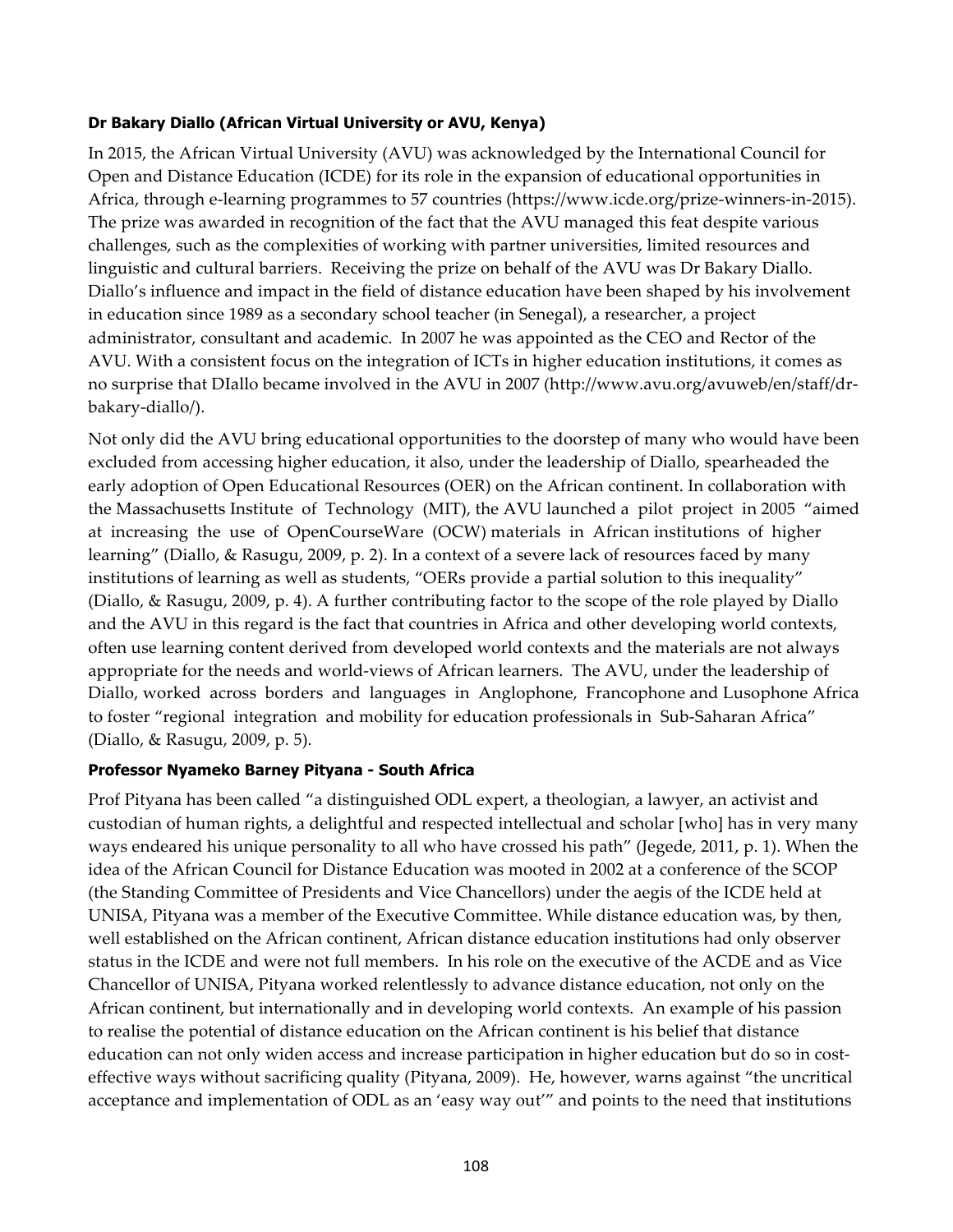"must also acknowledge the significant and serious challenges which have to be overcome in its implementation, including financial resources and intellectual capital" (p. 8). To realise the potential of distance education we "will have to look afresh at collaborations and partnerships, preferably through a strategic lens that discourages fragmentation and piecemeal efforts and that encourages consolidation, cooperation and mutual benefit" (p. 18).

Throughout his career Pityana advanced the aims and mandate of distance education at various international fora such as the Pan Commonwealth Forum, the United Nations, UNESCO, and the Commonwealth of Learning, always emphasising distance education's unique potential not only to provide access to educational opportunities but also to contribute to broader humanity.

Jegede (2011) quotes Sir John Daniel who said of UNISA under the leadership of Pityana, "'No university in the world has faced a more challenging trajectory than UNISA in the last two decades" which included "the daunting task of transforming the philosophy, pedagogy, structures and people of a massive institution while continuing to teach students effectively" (p. 2). Pityana has "consistently directed attention to the practice and use of ODL for global benefits and the need for a continuous review of the theories which scaffold this area of human endeavour" (Jegede, 2011, p. 3).

#### **Professor Olugbemiro Jegede (Nigeria)**

One cannot speak about the National Open University of Nigeria (NOUN), the largest tertiary institution in Nigeria, without reference to the impact of the scholarship and leadership of Professor Olugbemiro Jegede, the founding vice-chancellor of NOUN.

In 2001 Jegede was invited by the Federal Government of Nigeria to promote distance learning in Nigeria. He assumed the position as the National Coordinator of the National Open and Distance Learning Programmes in 2001 and in 2003 he was appointed as the founding and current Vice-Chancellor of NOUN.

Jegede has had vast experience in different distance education contexts and roles such as at Curtin University of Technology's Science and Mathematics Education Centre (Perth, Australia); as founding director for the Centre for Research in Distance & Adult Learning, the Open University of Hong Kong; the Foundation Head for the Research & Evaluation Unit Distance Education Centre at the University of Southern Queensland (Toowoomba, Australia) and the Foundation Dean and Professor of Education, Department of Education, Faculty of Education, the University of Abuja, Nigeria.

In addition to contributing to the development of distance education on the African continent, Jegede also has an extensive publication record in various internationally refereed journals in distance education. He is furthermore a long-standing member of the ICDE and served as Chairman of its task force on research in 1995. He is also a member of the Executive Board of the African Council for Distance Education (ACDE) (http://www.olugbemirojegede.com/page\_about\_more.html).

Jegede is one of the most cited African scholars in distance education. His co-authored articles with Aikenhead titled "Cross-cultural science education: A cognitive explanation of a cultural phenomenon" (Aikenhead & Jegede, 1999) and "Transcending cultural borders: Implications for science teaching" (Jegede & Aikenhead, 1999) have, in particular, been widely cited. Of interest in regard to Jegede's research is the fact that his research is embedded in his own disciplinary background in the sciences - he is a chartered biologist of the United Kingdom Institute of Biology.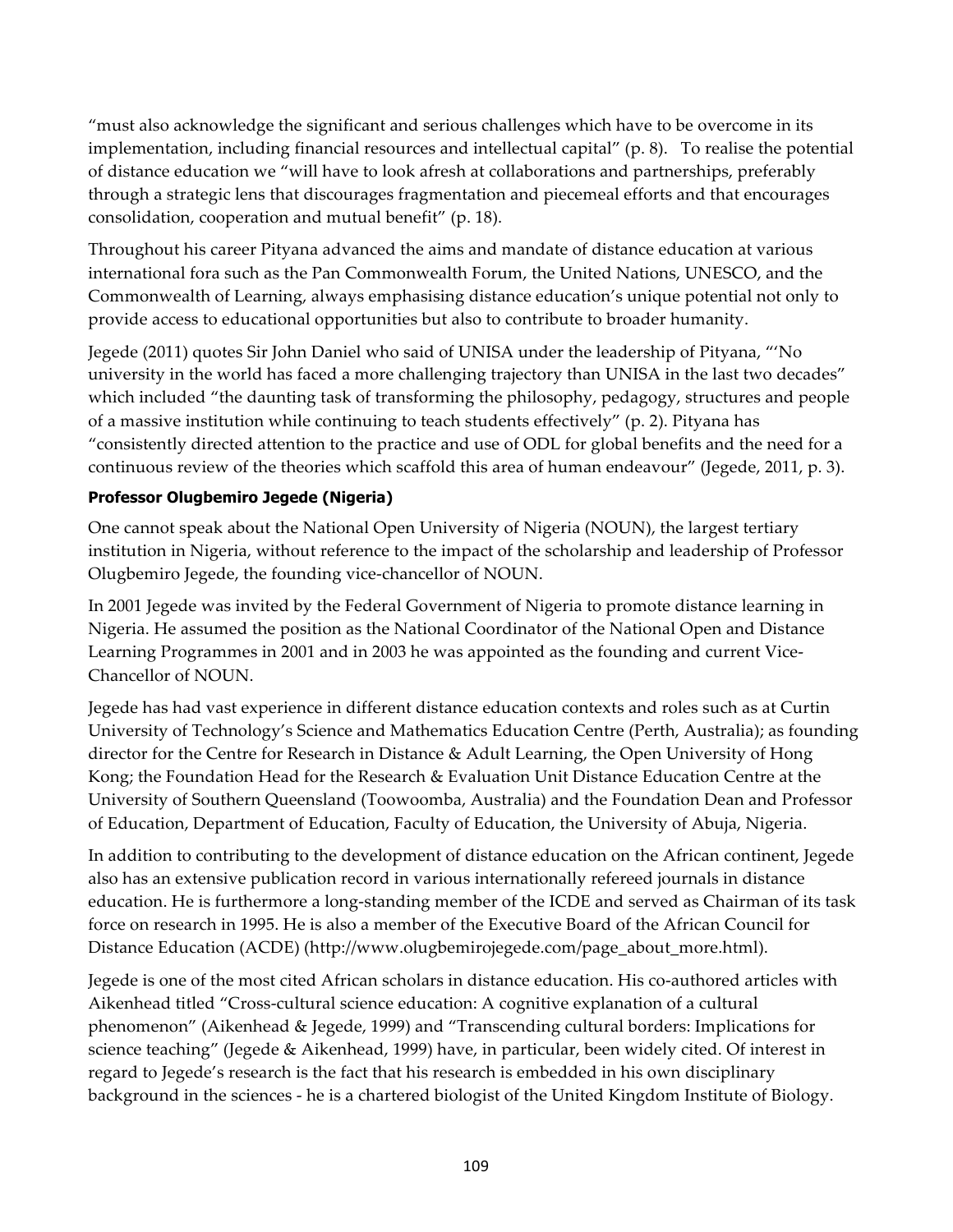His research not only speaks to a deep concern for African learners but also critically reflects on the challenges of (science) education. For example, in 1992 he co-authored an article "Adopting technology in third world classrooms: students' viewpoint about computers in science teaching and learning" (Jegede & Okebukola, 1992). Specific to research in distance education, he co-published "Gender differences in factors influencing achievement of distance education students" (Taplin & Jegede, 2001), and "From convocation to flexible learning: The role of ODL in community development" (Jegede, 2009). His research is, however, not limited to the African continent as he has also published "Distance education research priorities for Australia: A study of the opinions of distance educators and practitioners" (Jegede, 1994).

His contribution to the field of distance education was acknowledged by the ICDE in 2015.

## **Catherine Ngugi, Open Educational Resources, Kenya**

In mapping and recognising leadership in distance education, it is interesting to see how different individuals link across the continent and across initiatives and themes. Catherine Ngugi is a prime example. Not only is she the Project Director of OER Africa, a SAIDE initiative (of which Jenny Glennie is the CEO) based in Kenya, she also established the AVU's Research & Innovation Facility (RIF) in January 2005 and managed it until September 2007. She began her career in the private sector in Kenya and has since worked for the Council for the Development of Social Science Research in Africa (CODESRIA), and the Oxfam GB West Africa Regional Office before joining SAIDE. She is, furthermore, a Rockefeller Associate of the African Gender Institute (University of Cape Town), and has authored a number of publications (http://gedc2013.engineering.nd.edu/bio-pdfs/ngugi.pdf)

In a seminal article, Ngugi (2011) mapped the role of open educational resources (OER) in the development and future of higher education on the African continent against the backdrop of "historical phases of colonialism, post-colonialism, and current ongoing national and regional agendas" (p. 277) and the "geographical breadth and cultural and linguistic complexity" (p. 278). Ngugi (2011) explores, *inter alia*, the role of funding, lack of infrastructure, role and competencies of faculty, as generative mechanisms in addressing the intergenerational legacies of colonialism and, in the case of South Africa, apartheid. While OER do offer huge potential for education on the African continent, Ngugi (2011) warns that "it is naive to assume that all OER created outside Africa is equally relevant in Africa" (p. 284) and that Africa has to become producers instead of only consumers of content generated outside of the continent. OER is therefore "not a panacea, but one incremental step to bridge the yawning gap in access, equity, and quality that prevails in much of African education" (p. 286).

In a recent article, Ngugi and Butcher (2016) provide a very sobering view on the role of OER Africa in supporting the development and use of OER in three African countries, namely Kenya, Tanzania, and South Africa. They report that there has been "a significant increase in interest in establishing clear IP policies to manage the complex range of issues associated with copyright management that have been introduced by the growth of open licences" but that there is "a misalignment between OER practices and institutional priorities and HR policies" resulting in faculty being unclear with regard to how they will be "rewarded and recognised for their engagement in materials development processes" (p. 9). Ngugi and Butcher (2016) conclude that "only when universities place as much value on teaching and learning as they do on academic research will we begin to see research into the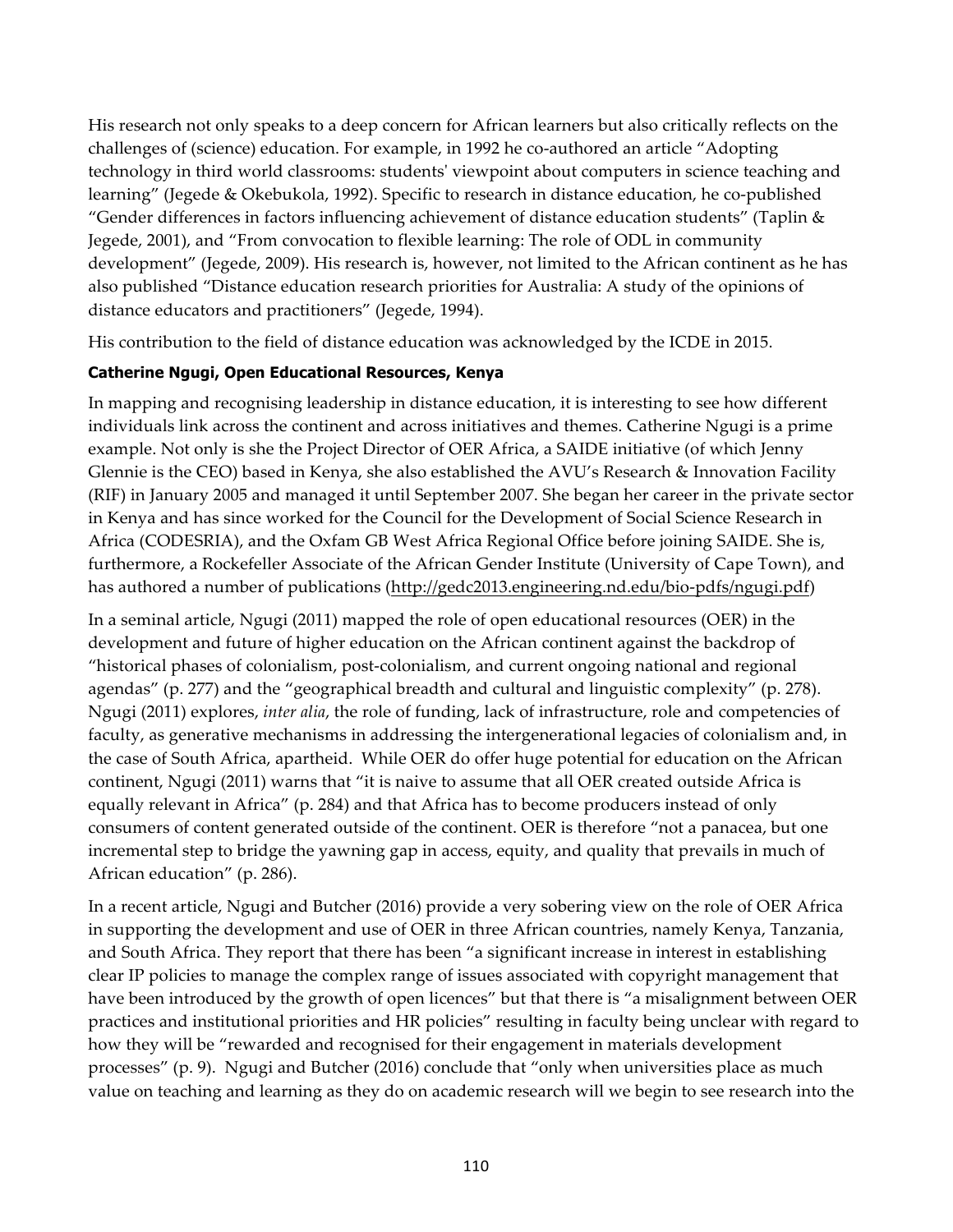relative effectiveness of different educational methods become an institutional priority and incentives for academics or support staff to conduct such research concomitantly strengthened" (p. 10).

#### **Prof Mandla Makhanya – South Africa**

Prof Mandla Makhanya is the current Executive Committee President of the ICDE, Vice Chancellor of UNISA and the treasurer of the ACDE. What makes Makhanya's career trajectory so remarkable is the fact that he rose through the ranks after starting as a junior lecturer in the Sociology Department at UNISA. He then became the Dean of the Faculty of Humanities and Social Sciences, and later the Executive Dean of the College of Human Sciences and Pro Vice Chancellor of UNISA. He holds a BA and a BA (Hons) (in Sociology), a Diploma in Tertiary Education, a Master's Degree in Industrial Sociology and a DPhil. The University of Athabasca in Canada conferred upon him a PhD (*Honoris Causa*) in 2007 in recognition of his exemplary leadership at UNISA and his contribution as a distinguished scholar in distance education. He has published widely and his expertise in distance education is respected and acknowledged far beyond the borders of South Africa and the African continent (http://www.acdeafrica.org/prof-mandla-makhanya).

A *leitmotif* in Makhanya's scholarship on open distance learning is his commitment to realise the potential of distance education in contributing to the needs of human development on the African continent. In order to realise this potential, ODL institutions need to "think broadly, to partner wisely and to advance courageously" (McKay & Makhanya, 2008, p. 47). Makhanya (in Jegede, 2011) refers to open and distance learning "as the 'Cinderella' of higher education delivery, hemmed in on all sides by discriminatory policies, practices and perceptions, and ODL providers are faced with difficult challenges that need to be overcome if its full potential and promise are to be realised" (p. 2). Reflecting on the theme of the 26th International Council for Open and Distance Education (ICDE) World Conference, Makhanya (2016) states that "In continuing and realising the potential of distance education provision and, increasingly, distance e-learning, we have to seriously consider some of the core assumptions and questions that have informed distance education provision up to now… [and] consider how issues such as quality, access and cost are impacted upon by changing funding regimes, the massification of education, an increasing number of institutions offering e-learning, changing student profiles and advances in educational technology" (pp. 237-238). He continues to state that there is "no silver bullet or easy solutions" in "growing capacity [in open and distance education] in comprehensive, systemic and holistic ways" (p. 238).

## **Delvaline Möwes (Namibia University of Science and Technology or NUST, Namibia)**

Delvaline Möwes, like many other distance education practitioners (see Jegede above), holds a variety of academic qualifications and has a range of disciplinary interests. She holds a PhD in Education specialisation in student support in Open Distance Learning (ODL), a MEd (*Cum Laude*) in Educational Psychology and BEd Honours from the University of Namibia; a Bachelor of Science degree from the University of Johannesburg (majoring in Computer Science & Mathematics) and a Post Graduate Higher Education Diploma. She is currently Director: Centre for Open and Lifelong Learning (COLL) at the Namibia University of Science and Technology (NUST) and has held this position since 2002. She began her career in ODL in 1992 at the University of Namibia's (UNAM) Centre for External Studies.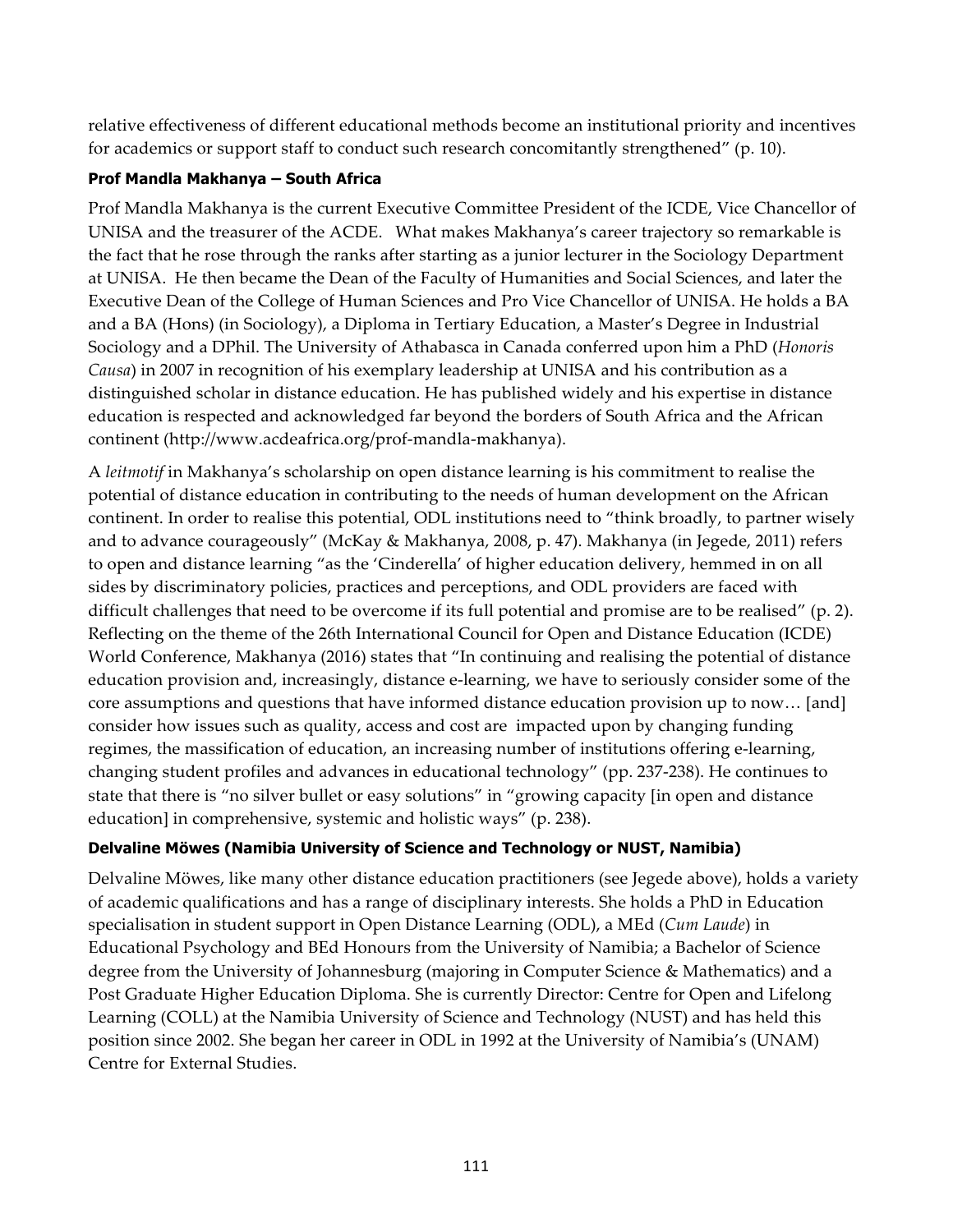Möwes has had a rich experience in distance education and has presented her research at a range of scholarly conferences, keynotes, workshops and seminars in Portugal, Malaysia, New Zealand, Germany, Cambridge, India, Seychelles, Mauritius, Nigeria, South Africa, Zambia and Botswana. At present she is the Chair & Vice-Chair of the Namibian Open Learning Network (NOLNet) Board of Trustees; Chairperson of the NOLNet Management Committee; member of the Namibian National Core Team for ODL Policy Development; and member of a range of NUST committees and task teams. She is also an ODL Subject Matter Expert for the Namibian Qualifications Authority (NQA) Audit Team for Institutional and Programme Accreditation for both Public and Private ODL Providers; Country Representative and Executive Member of the Distance Education Association of Southern Africa (DEASA); Country Representative and Chairperson of the SADC-Technical Committee on ODL (SADC-TCODL); Executive Member of the Forum of African Women Educationalists in Namibia (FAWENA); and a Commonwealth of Learning (COL) Consultant in Zambia and Nigeria. She serves on several editorial boards as reviewer, and acts as external examiner and graduate supervisor.

Throughout her career in teaching, research, and consultancy, she has had extensive exposure and a proven capacity to lead in a stimulating and culturally diverse environment, including a strong background of 25 years hands-on experience at both middle and senior level management in higher education and ODL. In this, she has added value to the strengthening of technology-enhanced learning and the ODL profile in Namibia, Botswana, Zambia, Nigeria and Portugal.

In her role as Director she is accountable for an annual budget of ±N\$51 million and received the COL Award for Institutional Excellence in Distance Education in 2010, Kerala, India. This Award was in recognition of the significant achievements in the innovative and effective application of appropriate learning technologies, demonstrating the Centre's long-term and on-going success in making learning opportunities more accessible to students who might otherwise not have participated in the learning experience. Möwes also received the Education Leadership Award in 2014 at the Global Distance Learning Congress, Mumbai-India, endorsed by *Thought Leaders*, for her leadership of and contribution to the field of education, and for being a role model and believer in cutting edge change. Her most recent accolade was in November 2016 when she was tasked by the NOLNet Board to present Namibia's National ODL Policy to Cabinet and received the confirmation soon after that Cabinet had approved the Policy.

#### **Ambassador Nicholas Kuhanga - Tanzania**

Ambassador Kuhanga was the Principal Academic Tutor of the Institute of Adult Education (IAE) and a Lecturer in Adult Education, Department of Education (presently School of Education), University of Dar es Salaam, in the early 1970s. As the Minister of National Education (1977 – 1979) he conceived and presided over the distance teacher training of a primary school teachers' project, whose major objective was to satisfy the need of the required number of teachers for Universal Primary Education (UPE) by 1977. A total of 35,000 primary school leavers were successfully trained as Grade C Teachers between 1974 and 1977. It would have taken 15 years to train the same number of teachers conventionally. As a serving VC of the University of Dar es Salaam (1979 – 1988) Kuhanga undertook a study visit at the Open University (UK) in 1979 in order to learn how its experiences could benefit Tanzania in the area of dissemination of tertiary education. Unfortunately, however, the University Senate turned down his recommendation for the establishment of an External Studies Department at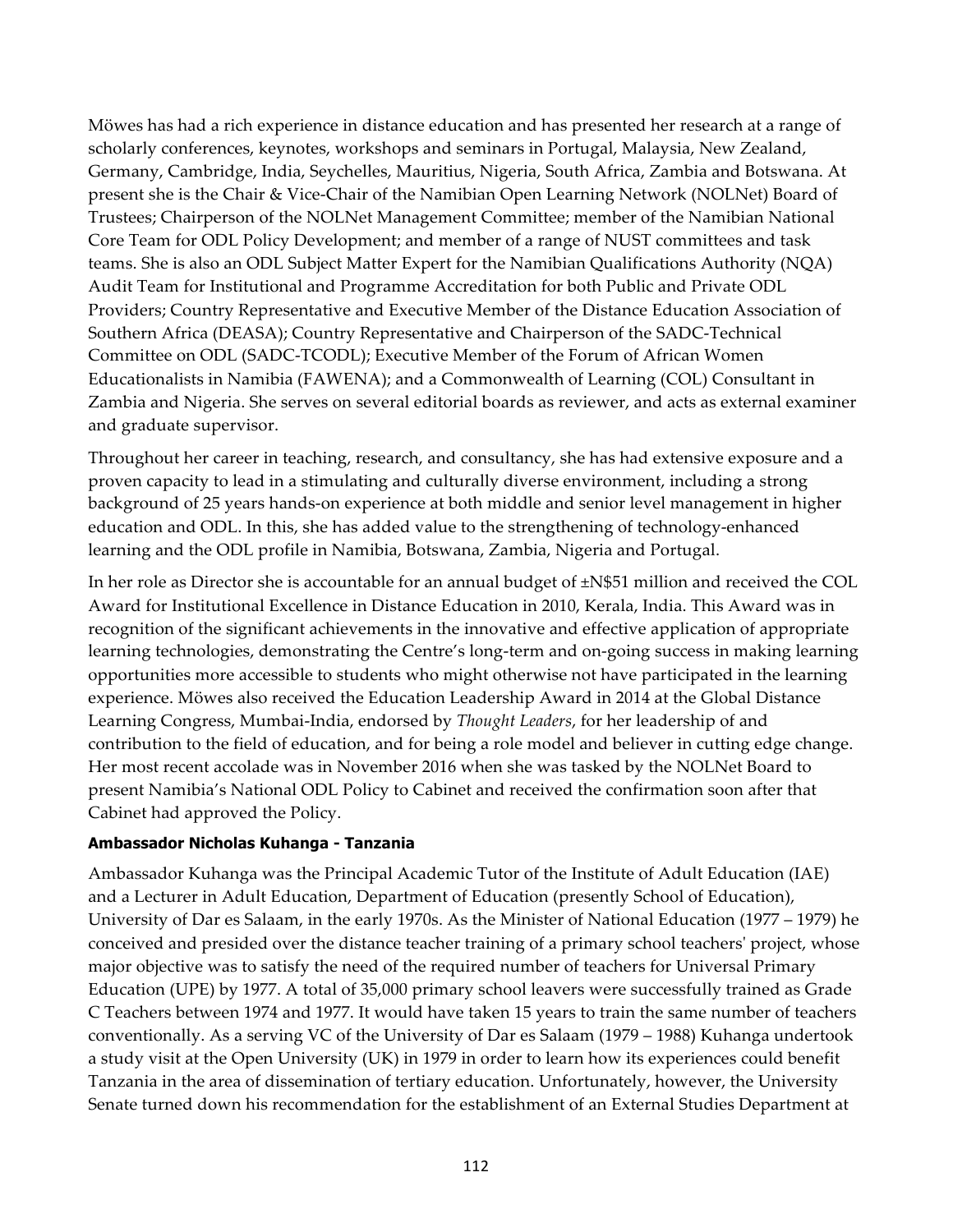UDSM. According to him, "the University was not ready to offer cheap correspondence degrees". Ironically, it was during this time (1979) that the University of Nairobi set up its External Studies Department, and, more ironically, the initial cohort of OUT students (1994 - 1999), relied entirely on study materials from the External Studies Department, University of Nairobi, to study and complete successfully their programmes, particularly, BA, BA (Ed), BSc, BSc (Ed), BCom and BCom (Ed).

Between 1988 and 1990 Kuhanga led the Committee set up by the Minister of Education, the late Amrani Mayagilla (1985 – 1991), to collect views on the need, feasibility and resource requirements for establishing an Open University in Tanzania. The study culminated in the famous Kuhanga Report of 1990, the foundation on which the *OUT Act* of 1992 and hence OUT itself are erected. While Kuhanga stepped down as the VC of UDSM in order to head the Committee, he continued to retain his position as the Chair of the Council of the Institute of Adult Education (IAE). For this reason, on the occasion of the 1st UNESCO International Seminar on Distance Education held in Arusha,  $24<sup>th</sup> -$ 28th September 1990, Kuhanga was unanimously elected as the Seminar Chair.

Prior to the appointment of the retired President of the 4<sup>th</sup> Phase Government, HE Dr Jakaya M. Kikwete, as the Chancellor of the UDSM in November 2015, Kuhanga served as the Acting Chancellor of the UDSM. Presently, Kuhanga is, among other responsibilities, the Chair of the Council of Sokoine University of Agriculture (SUA) and a founding member of the Distance Education Association of Tanzania (DEATA).

#### **Thandi Ngengebule – South Africa**

Thandi Ngengebule initially qualified in the field of Social Work but embarked on a teaching career in Swaziland, where she qualified as a teacher and taught at a High School for 17 years. In 1985 she joined the SACHED (South African Committee for Higher Education) Trust, an NGO which specialized in the development and delivery of distance educational solutions for disadvantaged black learners in apartheid South Africa, and in 1987 she joined the SACHED management team as one of the Assistant Directors. In this capacity her role expanded to the management and oversight of a diversity of distance education programmes, including a support programme for teacher upgrading (TUP) and the Distance Education University Students Support Project (DUSSPRO) dedicated to supporting tertiary learners studying through UNISA. She was also involved in the development of the Adult Secondary Education Curriculum (ASECA) as alternative capacity development for adult learners at the basic education level. From 1990 onwards she also facilitated the relocation and administration of the (SAEU) the South African Extension Upgrading programme from Tanzania for further delivery of its distance education programmes and support of South African refugees in the post-independence environment. As one of the critical activist organisations standing against apartheid education, SACHED also participated in a variety of initiatives lobbying the national education system to recognize the importance of education beyond the schooling system generally and more specifically the role of learner support in the transformation of distance education delivery.

Against this background, Ngengebule's organisational expertise was further validated when the University of South Africa (UNISA) employed her in 1994 as Head of the Department of Student Support. Her role was to assist the university to initiate and integrate learner support processes into UNISA's teaching and learning environment in collaboration with the various teaching and administrative departments. She was also responsible to oversee the development of systems for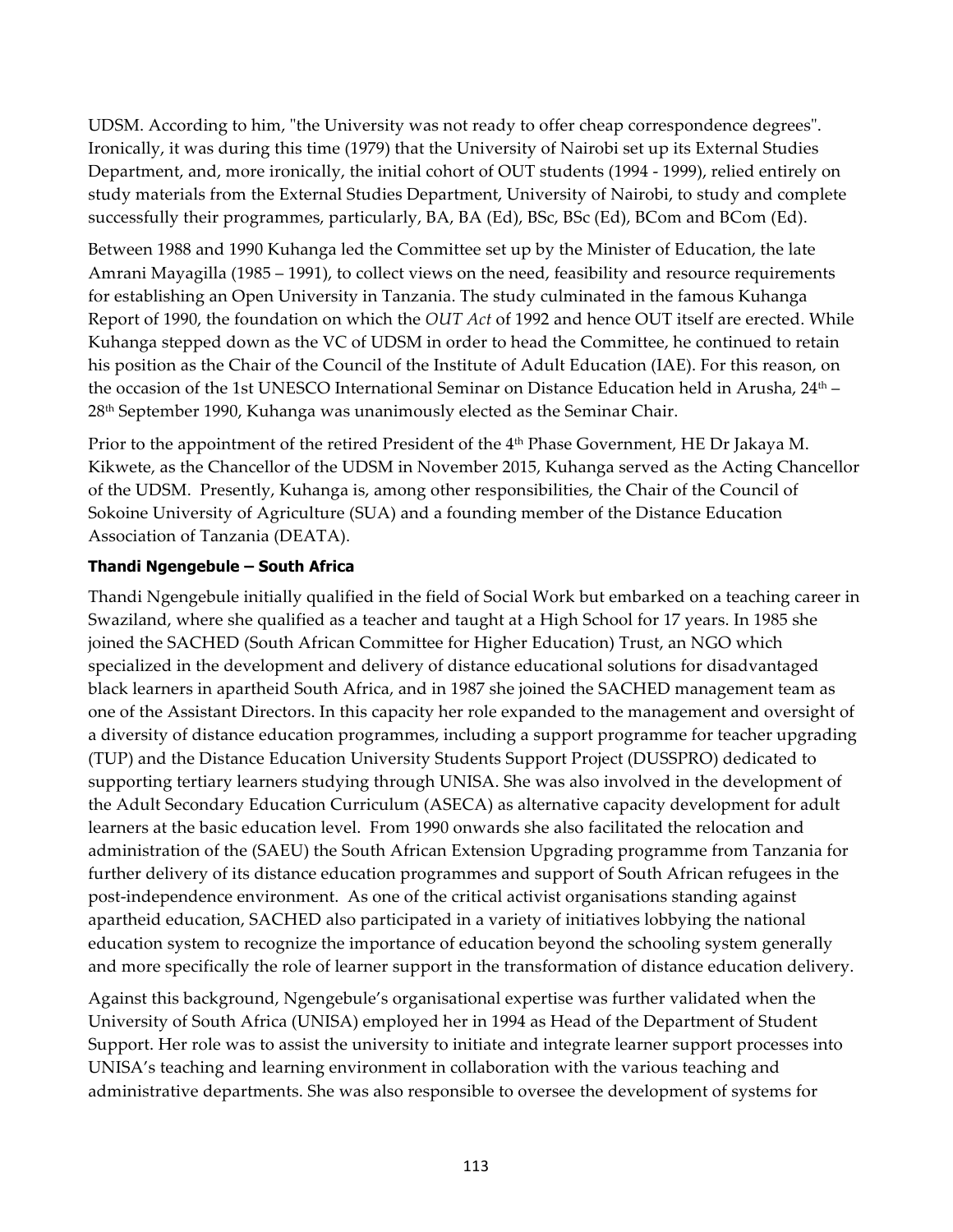setting up the face-to-face tutor system, the recruitment and training of tutors, and overall advocacy for the integration of tutorial support into the UNISA tuition policy. The delivery of tutorial support services expanded from an initial delivery at a regional network of six sites in (1995-2004) to a coordinated delivery in a regional network of 38 sites (2007/2008). In addition, the department facilitated the development and presentation of the first formal tutor development and training workshop in UNISA in May 1995, in collaboration with the UK based International Extension College (IEC) and SACHED's Distance Education Training Unit (DETU).

From 1985, Ngengebule was an active member and SACHED's representative in the Distance Education Association of Southern Africa (DEASA). Between 1993-1995 Ngengebule became the first woman to take up the position of chairperson of the DEASA executive committee. This committee consisted of five other women — leaders in distance education institutions from Botswana, Lesotho, Swaziland and SACHED. In that period this committee played a vibrant role in strengthening DEASA's organizational, professional and leadership role and also built strategic partnerships with other regional and international organizations, for example: Commonwealth of Learning (COL), International Council for Distance Education (ICDE), the African Council for Distance Education (AADE) and the South African Extension Unit (SAEU) in Tanzania. Because of her expertise and experience in DEASA, Ngengebule as the then UNISA representative, developed and delivered a concept paper for the launch conference of the African Council for Distance Education (ACDE) at the Egerton Conference in Kenya, January 2004. The launch conference resulted in the ACDE's founding constitution and the formation of the first executive committee with representation from Mauritius, Rwanda, Sudan, Nigeria and UNISA.

In addition to leading and participating in many ODL staff development training initiatives in the SADC region she also participated in staff development workshops at the Seychelles Distance Education Centre and at the Open University of SUDAN in Khartoum. She has also attended and presented papers in a number of ODL conferences locally, in the SADC region, in the continent and internationally. She has contributed to the development of the BA (ODL), a course developed by UNISA, and has contributed to a number of publications which include the first edition (1998) and second edition (2008) *Learner support: Case studies of DEASA member institutions.*

#### **Evelyn Nonyongo – South Africa**

Evelyn Nonyongo's role in and contribution to ODL emanate from her experience of studying for her first degree through correspondence education offered by the University of London and the learner support that she received from a non-governmental organisation called the South African Committee for Higher Education (SACHED) Trust. Without this external learner support (in the form of a bursary for tuition fees, face-to-face support in the form of weekly tutorials and a study centre for quiet study and interaction with other learners and extra-mural activities), she would not have completed her first degree. This experience kindled and nurtured her interest in, and activism on behalf of, integrated learner support that, in her view, should be the responsibility of institutions providing ODL and not external organisations like SACHED. Hence, except for a two-year teaching job in Soweto during the early 1970s, her entire working life to date has centred on various facets of ODL and included contributions to ODL policy development, theory and practice in a practical, experiential and integrated manner.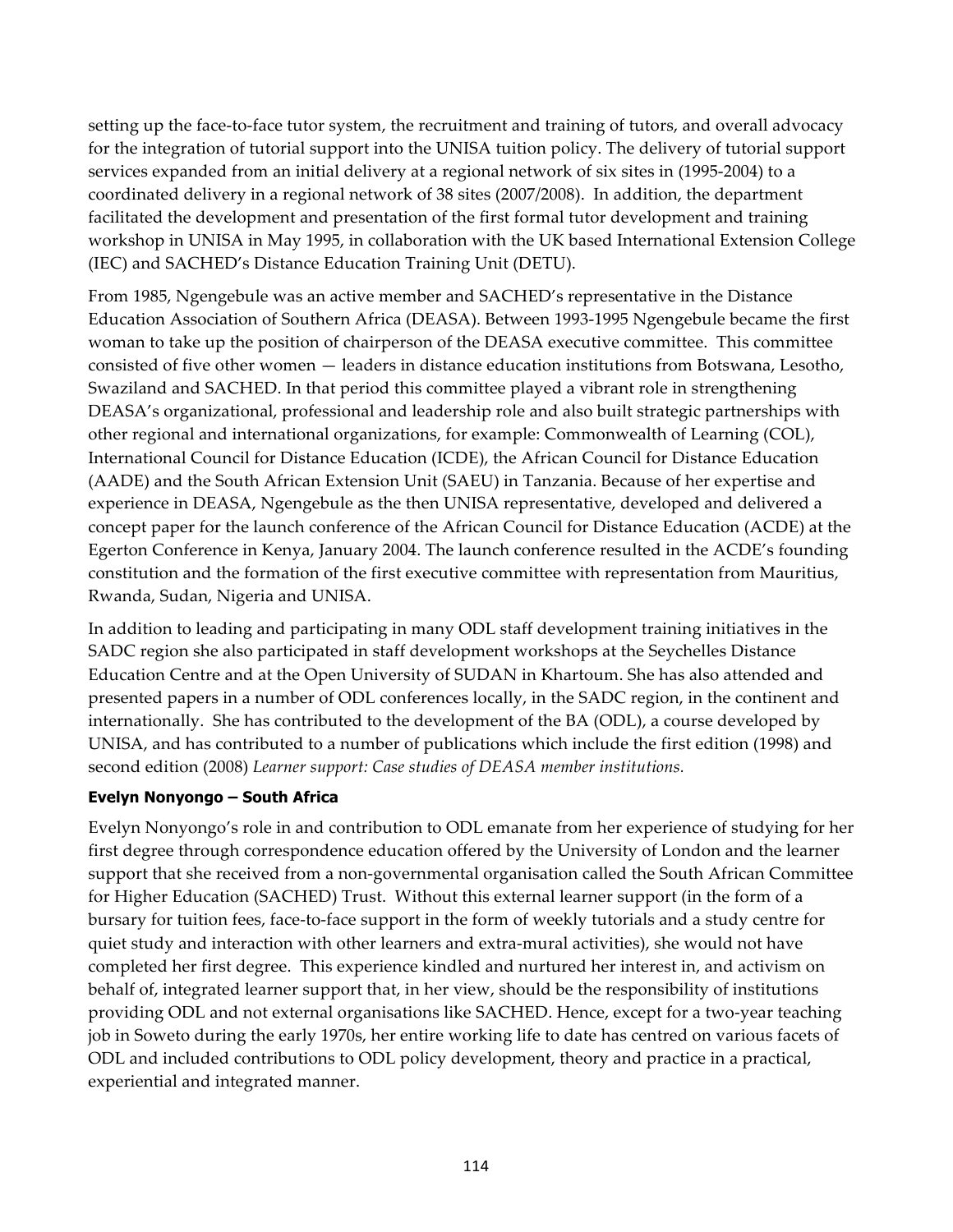There is no doubt that through the provision of learner support to London University and later to UNISA students, SACHED made a significant contribution to thousands of students enrolled by these two institutions. However, SACHED had very limited influence on providing input into these institutions' policy and provision; neither was SACHED's contribution to the success of these students recognised. Activism on integrated learner support, therefore, became one of the major thrusts of Nonyongo's work in SACHED's project called the Distance University Students Support Project (DUSSPRO) that serviced UNISA students and which she managed nationally in learning centres located in Cape Town, Durban, Grahamstown, Johannesburg and Pretoria.

The DUSSPRO experience highlighted the need for the development of staff in ODL generally, including integrated learner support. In partnership with the United Kingdom International Extension College, a new project to train ODL practitioners was introduced in SACHED after DUSSPRO's demise and provided useful training to communities in the Mpumalanga, Eastern Cape and Gauteng provinces. This training was adopted as the Certificate for Distance Education Practitioners by the UNISA Institute for Continuing Education that Nonyongo managed from 1995 to 2007. This certificate was offered in collaboration with the Commonwealth of Learning (COL) and the Distance Education Association of Southern Africa (DEASA) and provided valuable training to ODL practitioners in the southern Africa region and other parts of Africa.

Even in her post-retirement years, Nonyongo has continued her interest, knowledge sharing and practitioners' development and training in ODL and in the development of open education resources (OER). Examples are assisting practitioners in Botswana, Zambia and Ghana to develop open education resources for open schooling through the COL/ William & Flora Hewlett Foundation, an OER Project, which included subjects such as Commerce, Mathematics and Physics (Zambia); Geography, and Human and Social Biology (Botswana) and Hotel Front Office Operations and Kitchen Operations.

Nonyongo's interest in the collaborative approach to ODL programme development and provision was also applied in other programmes like the Diploma in Youth Development, and through active participation in ODL professional associations like DEASA and the National Association of Distance Education Association of South Africa (NADEOSA). She was part of the Commonwealth-wide group that developed the Diploma in Youth Development, championing its formal adoption as one of UNISA's offerings and managing its implementation. With regard to professional associations, she was the founding secretary of NADEOSA and in DEASA she had at various times been a member of its Planning Committee, Secretary, Treasurer and Learner Support Committee member. All these positions involved policy development, planning, programme implementation and managing finances. She was part of the first and only all-female executive of the South Africa/Botswana DEASA branch which counted amongst its successes the raising of a substantial sponsorship for DEASA projects from an external donor, and the production of a book of case studies of DEASA institutions' learner support services, which became a handbook to guide learner support practitioners and which was developed collaboratively in DEASA regional workshops.

## **Conclusions**

Both the task of identifying leadership in distance education, as well as leadership *per se,* does not happen in a vacuum. We need to understand the definition of leadership and the processes of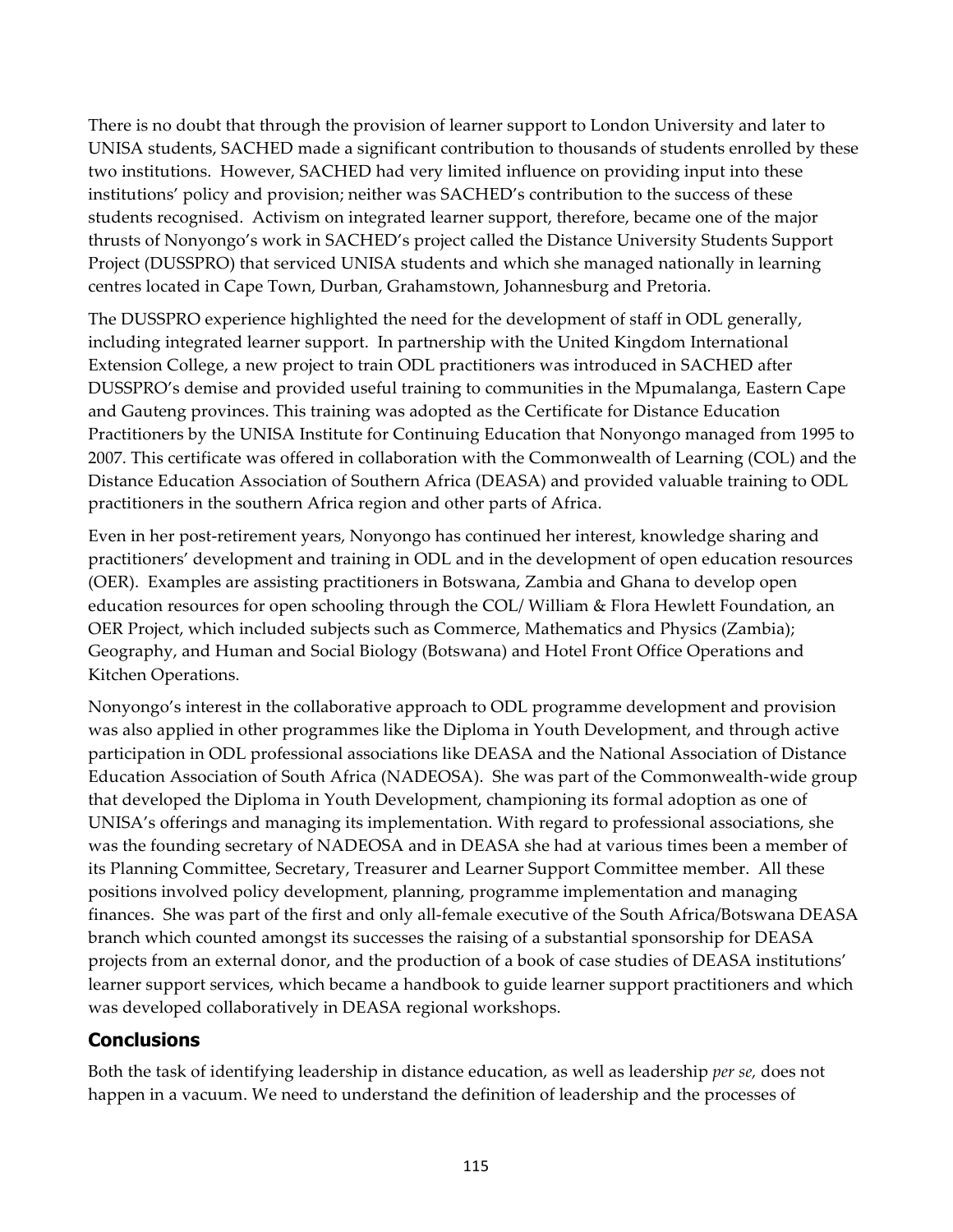identifying leadership in a particular historical context (Evans and Nation, 1992). It is clear that we cannot and should not document contributions to distance education on the African continent without seriously accounting for how these contributions and the documentation of these contributions were and are shaped by Africa's history, past and present.

This article's attempt to celebrate the contributions of a number of African individuals is taking place at a particular junction in history, and is, despite this article's limitations, a purposeful act, not only to celebrate but also to provide a counter-narrative to some of the uncontested beliefs and claims regarding distance education on the African continent.

#### **Acknowledgements**

Dr Jeanette Botha (UNISA), Prof Elifas Sibande (Open University of Tanzania), Jennie Glennie (SAIDE), Evelyn Nonyongo, Thandi Ngengebule, Prof Pamela Ryan (Higher Education Consultant) and Dr Delvaline Möwes (NUST).

## **References**

- Aderinoye, R., Siaciwena, R., & Wright, C. R. (2009). A snapshot of distance education in Africa. *The International Review of Research in Open and Distributed Learning*, *10*(4). Retrieved from http://www.irrodl.org/index.php/irrodl/article/view/764/1350
- Adekanmbi, G. (2004). *The transformation of distance education in Africa*. Retrieved fromhttp://citeseerx.ist.psu.edu/viewdoc/download?doi=10.1.1.518.8011&rep=rep1&type=pdf
- Aikenhead, G. S., & Jegede, O. J. (1999). Cross-cultural science education: A cognitive explanation of a cultural phenomenon. *Journal of Research in Science Teaching*, *36*(3), 269-287.
- Ajadi, T. O., Salawu, I. O., & Adeoye, F. A. (2008). E-learning and distance education in Nigeria. *TOJET: The Turkish Online Journal of Educational Technology*, *7*(4). Retrieved from http://www.tojet.net/articles/v7i4/747.pdf
- Botha, J. (2011). *The role of higher education policy in distance education provision in South Africa*. University of South Africa. Retrieved from http://uir.UNISA.ac.za/handle/10500/4937
- Cleveland-Innes, M.F., & Garrison, D.R. (Eds.). (2010). *An introduction to distance education. Understanding teaching and learning in a new era*. New York, NY: Routledge.
- Diallo, B., & Rasugu, P. (2009). *The AVU OER architecture & strategy*. Retrieved from http://fr.wikieducator.org/images/1/12/OER.pdf
- Epstein, D., Boden, R., Deem, R., Rizvi, F., & Wright, S. (Eds.). (2008). *Geographies of knowledge, geometries of power: Framing the future of higher education* (Volume 1). New York, NY: Routledge.
- Evans, T., & Nation, D. (1992). Theorising open and distance education. *Open Learning*, *7*(2), 3-13.
- Heydenrych, J. F., & Prinsloo, P. (2010). Revisiting the five generations of distance education: Quo vadis? *Progressio*, *32*(1), 5-26.
- Holmberg, B. (1995). The evolution of the character and practice of distance education. *Open Learning*, *10*(2), 47- 53.
- Holmberg, B., Hrsg. Bernath, & Busch, F. W. (2005). *The evolution, principles and practices of distance education* (Vol. 11). Bis. Retrieved from https://pdfs.semanticscholar.org/1e49/4afabaf38b9f4ab47639a84b8806ea7c6871.pdf
- Hoppers, C.A.O. (2000). African voices in education: retrieving the past, engaging the present and shaping the future. In P. Higgs, N.C.G. Vakalisa, T.V. Mda, & N.T. Assie-Lumumba, (Eds.). *African voices in education* (pp. 1-11). Landsdowne, South Africa: Juta & Co. Ltd.
- Jegede, O. J. (1994). Distance education research priorities for Australia: A study of the opinions of distance educators and practitioners. *Distance Education*, *15*(2), 234-253.
- Jegede, O. (2009). *From convocation to flexible learning: The role of ODL in community development*. Retrieved from http://uir.UNISA.ac.za/handle/10500/21227
- Jegede, O.J. (2011). When the unthinkable happens. *Open Praxis,* Special Edition, October, 1-4.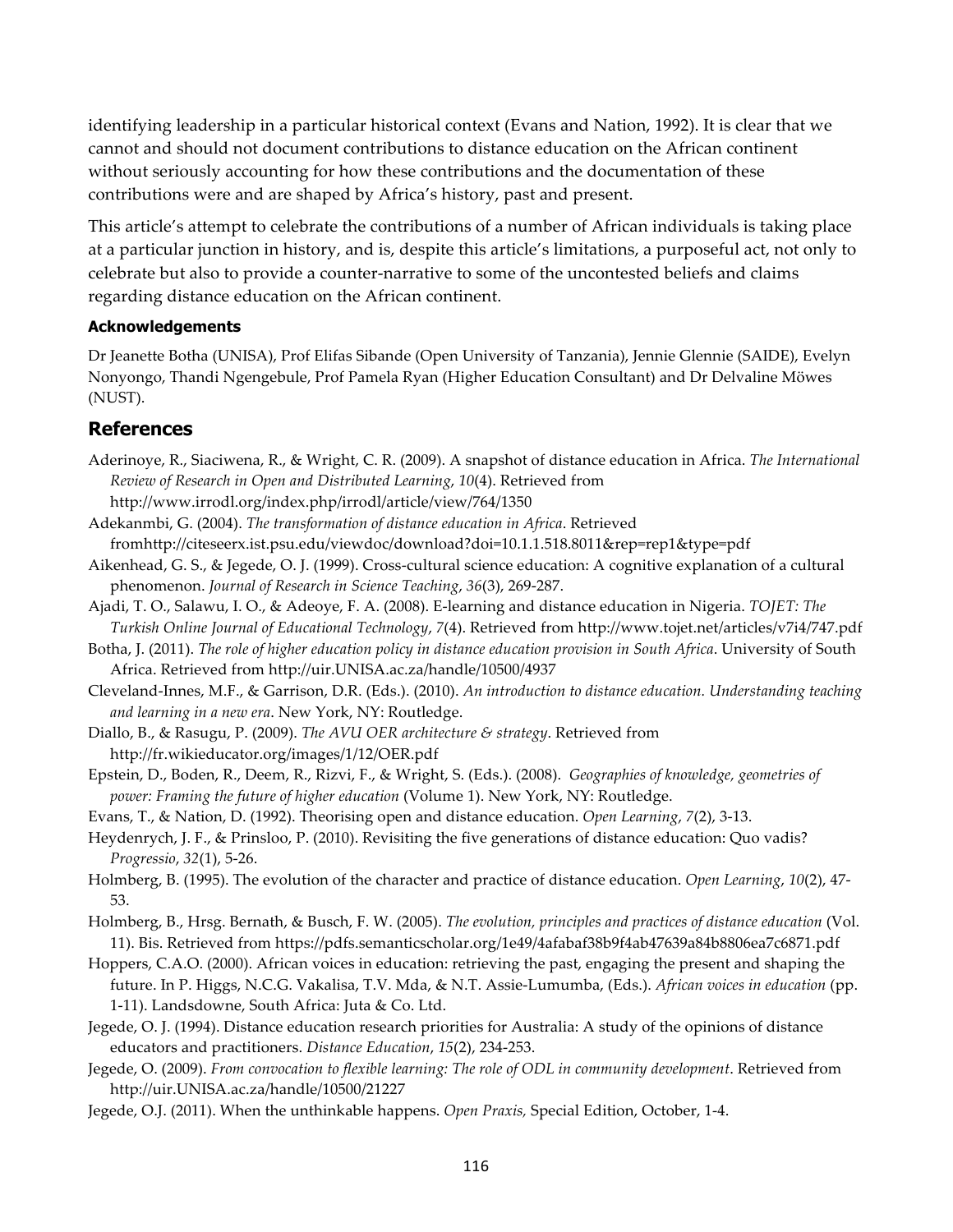- Jegede, O. J., & Okebukola, P. A. (1992). Adopting technology in third world classrooms: Students' viewpoint about computers in science teaching and learning. *Journal of Educational Technology Systems*, *20*(4), 327-334.
- Jegede, O. J., & Aikenhead, G. S. (1999). Transcending cultural borders: Implications for science teaching. *Research in Science & Technological Education*, *17*(1), 45-66.
- Jenkins, J. (1989). Some trends in distance education in Africa: An examination of the past and future role of distance education as a tool for national development. *Distance Education*, *10*(1,) 41-63, DOI: 10.1080/0158791890100105

Keegan, D. (1996). *Foundations of distance education* (3rd ed.). New York, NY: Routledge.

- Kinyanjui, P. E. (1998). *Distance education and open learning in Africa: What works or does not work.* Retrieved from http://oasis.col.org/handle/11599/1596
- Makhanya, M. S. (2016). Reflections on special issue of Distance Education. *Distance Education*, *37*(2), 237-238.
- Mays, T. (2005). Costing distance education and open learning in sub-Saharan Africa. *Open Learning*, *20*(3), 211- 225.

McKay, V., & Makhanya, M. (2008). Making it work for the South: Using open and distance learning in the context of development. In Evans, T. D., Haughey, M., & Murphy, D. (2008). *International handbook of distance education* (pp. 29-48). Bingley, UK: Emerald Group Publishing.

Moore, M.G., & Kearsley, G. (2011). *Distance education: A systems view of online learning*. Belmont, CA: Cengage Learning.

Murphy, P., & Zhiri, A. (Eds.). (1992). *Distance education in Anglophone Africa.* Washington, D.C.: World Bank.

- Ngugi, C. N. (2011). OER in Africa's higher education institutions. *Distance Education*, *32*(2), 277-287.
- Ngugi, C., & Butcher, N. (2016). *Separating rhetoric from reality: The process of institutionalizing OER practices at African Universities.* Retrieved from http://oasis.col.org/handle/11599/2532
- Ojo, O. D., & Olakulein, F. K. (2006). Distance education as a women empowerment strategy in Africa. *Turkish Online Journal of Distance Education*, *7*(1), 271-280.
- Perraton, H. (1992). A review of distance education. In Murphy, P., & Abdelwahed, Z. (Eds.), *Distance education in Anglophone Africa: Experience with secondary education and teacher training* (pp. 7-15). Washington, DC: World Bank. Retrieved from

https://www.researchgate.net/publication/44817038\_Distance\_education\_in\_Anglophone\_Africa\_experience\_ with\_secondary\_education\_and\_teacher\_training

- Peters, O. (2002). *Distance education in transition: New trends and challenges*. BIS Verlag.
- Pityana, N. B. (2009). *Open distance learning in the developing world: Trends, progress and challenges.* Retrieved from http://uir.UNISA.ac.za/bitstream/handle/10500/411/ICDEMaastricht250609.pdf?sequence=1

Prinsloo, P. (2016a). (Re)considering distance education: exploring its relevance, sustainability and value contribution, *Distance Education,* 37(2), 139-145, DOI:10.1080/01587919.2016.1188445

Prinsloo, P. (2016b, November 4). Personal communication.

Prinsloo, P. (2017). Online distance education in South Africa: Past, practice and prognosis. In Zawacki-Richter, O., & Qayyum, A., (In press.). National systems in an era of global online distance education. Athabasca University Press.

- Stack, M. (2016). *Global university rankings and the mediatization of higher education* (Palgrave Studies in Global Higher Education). Hampshire, UK: Palgrave Macmillan.
- Taplin, M., & Jegede, O. (2001). Gender differences in factors influencing achievement of distance education students. *Open Learning*, *16*(2), 133-154.
- Wolff, L. (2002). The African Virtual University: The challenge of higher education development in sub-Saharan Africa. *TechKnowLogia, International Journal of Technologies for the Advancement of Knowledge and Learning*, *4*(2).

World Bank. (1988). *Education in Sub-Saharan Africa. Policies for adjustment, revitalization, and expansion.* Washington, D.C.: World Bank. Retrieved from

http://documents.worldbank.org/curated/en/816101468009945118/pdf/multi-page.pdf